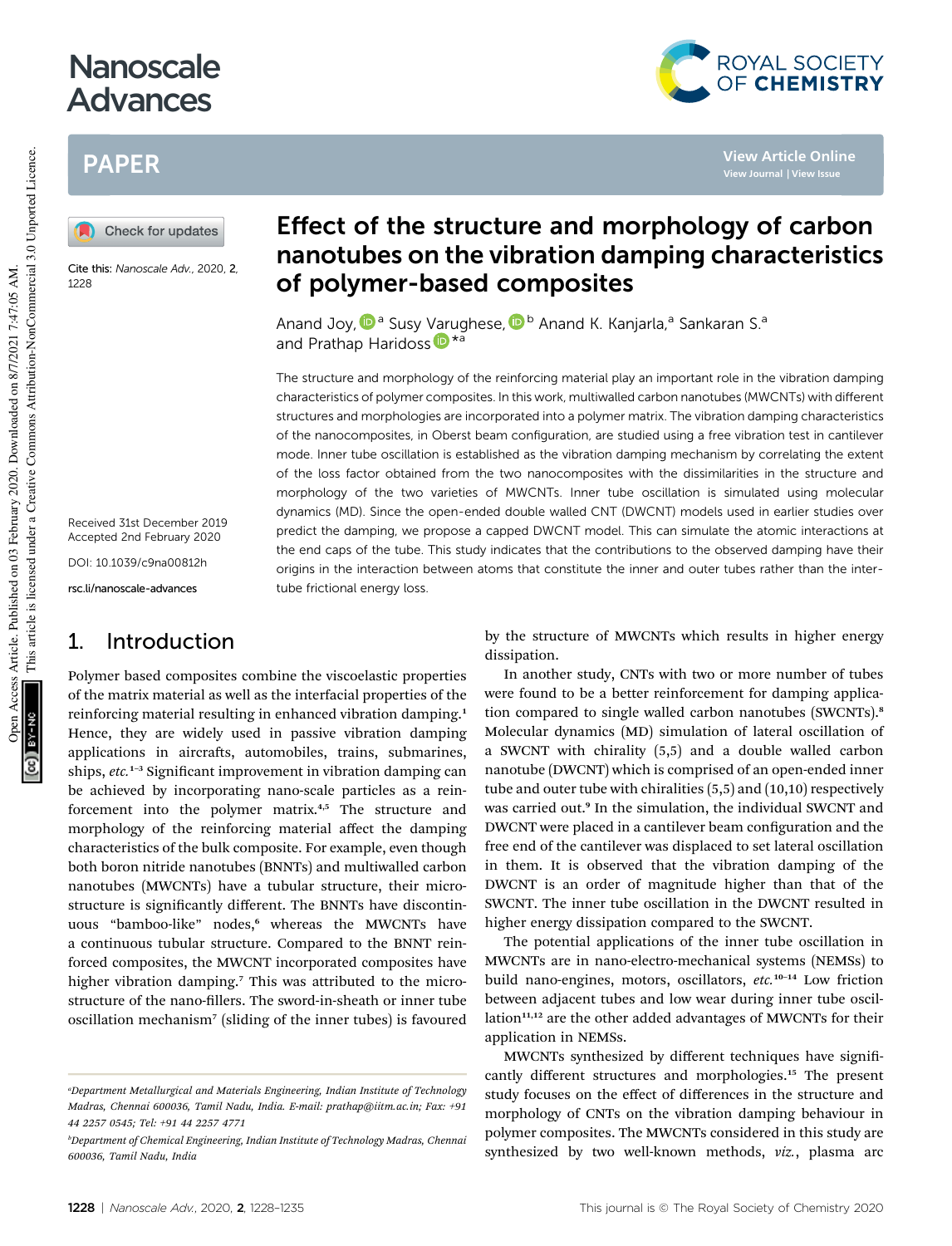discharge and chemical vapor deposition (CVD) techniques. The CNTs synthesized by the plasma arc discharge technique are straight over the entire length (henceforth referred to as straight MWCNTs (sMWCNTs)), whereas those synthesized by CVD are coiled and entangled (henceforth referred to as coiled MWCNTs or cMWCNTs). In this work, we show that the vibration damping characteristics of sMWCNT reinforced epoxy composites are better than those reinforced with cMWCNTs. The micro-structure responsible for the differences in the damping behaviour is simulated using MD. Open ended CNT models used in earlier studies over predict the damping.<sup>16–18</sup> Hence, we propose an end capped CNT model which can simulate the atomic interactions at the tube ends in closed CNTs. The variation of dissipated energy and the dissipation rate with respect to the axial inner wall distance was estimated. The results show the mechanism of damping in CNTs, which originates from the interactions between atoms that constitute the inner and outer tubes.

## 2. Experimental details

#### 2.1 Materials

The epoxy resin used in this study is based on diglycidyl ether of bisphenol A (DGEBA) and has a viscosity of 450–650 mPa s at 25 C. The curing agent is polyamidoamine with a viscosity of 10 000–25 000 mPa s at 25  $^{\circ}$ C. Both were purchased from Huntsman International India Pvt. Ltd. Mumbai, India. Methods adopted in previous research have been followed for the synthesis and purification of arc discharge CNTs.<sup>19</sup> The arc discharge CNTs are referred to as "sMWCNTs". CNTs synthesized by CVD were purchased from Chengdu Organic Chemicals Co., Ltd, China. These CNTs are referred to as "cMWCNTs". This terminology is based on TEM analysis, which is discussed in Section 4.2.

#### 2.2 Fabrication of the epoxy/CNT nanocomposite

Both varieties of CNTs were ultrasonicated in ethanol using a bath ultrasonicator (CREST Ultrasonics, NJ, USA) for 10 min with 25 and 132 kHz frequencies operated in parallel. Epoxy resin was added to the ultrasonicated CNT–ethanol dispersion and stirred for 30 min using a magnetic stirrer. The solution was heated at 85  $\degree$ C for 10 h to remove ethanol by evaporation. The dispersion was then degassed by keeping it at 40  $\degree$ C in an oven for 30 min. The curing agent was added to this (ratio of resin to curing agent, 2 : 1 by weight). It was manually stirred using a glass rod for 5 min and then stirred using a magnetic stirrer for 15 min. Finally, it was injected into a Teflon mould lined with silicone rubber. Curing was done for seven days at room temperature. Epoxy composites with 0.5, 1, 2.5 and 5 wt% of CNTs (both cMWCNTs and sMWCNTs) were prepared. Details of the mould and the injection process are described elsewhere.<sup>20,21</sup>

#### 2.3 Material testing and characterization

The free vibration test was conducted according to ASTM E756- 05 in Oberst beam configuration (one side damped).<sup>22</sup> 2 mm thick aluminium was chosen as the base material and a 2 mm thick nanocomposite layer was cast on this. The beam dimensions were 200 mm (length) and 10 mm (width). The free length was 180 mm. An initial tip displacement was applied to the beam using an impact hammer (Model 5800B4, Dynapulse, Dytran Instruments). The tip displacement was recorded using an accelerometer (Dytran Instruments) with a sensitivity of 100 mV  $g^{-1}$ . The frequency range of the accelerometer was 5 to 10 000 Hz. An NI 9234 data acquisition system from "National Instruments" was used to collect the data through "m+p smart office" application. Loss factors at the first two natural frequencies were calculated by the half power bandwidth method from the frequency response function (FRF). From this the loss factors of the nanocomposites were calculated by using Ross-Kerwin-Ungar (RKU) equations<sup>23</sup> given in the ASTM standard specified above. For a given CNT content, five samples were tested. The average value of the loss factor with standard deviation in the first two modes was plotted against the CNT content.

In order to characterize the nano-scale spacing at the spherical ends of the CNTs, both the varieties were ultrasonicated at 25 kHz and 132 kHz operated in parallel for 10 min in ethanol. A small drop of this was added onto a carbon coated copper grid. It was then examined using an FEI Tecnai T20 TEM operated at 200 kV. For studying the CNT/epoxy interface in the nanocomposite, electron transparent slices were made using a Leica EM UC7 ultramicrotome and examined using an FEI Tecnai T20 TEM. Further high-resolution microscopy analysis was conducted using an FEI Titan TEM operated at 80 kV equipped with an image corrector.

## 3. Simulation details

The MD simulations were carried out to understand the feasibility of inner-tube oscillations in CNTs contributing to damping and to estimate the energy dissipation. Previous MD simulation studies used open ended CNTs to simulate innertube oscillations.<sup>16</sup>–<sup>18</sup> However, it is observed from the TEM characterization that the CNTs exist with closed ends, like a capped structure. In this study, a CNT model comprising two tubes, a capped (5,5) inner tube and a capped (10,10) outer tube, was used (Fig. 1). The diameter of each tube is determined from the chiral indices (*n*, *m*) using the equation chiral  $\cdot$ ffiffiffiffiffiffiffiffiffiffiffiffiffiffiffiffiffiffiffiffiffiffiffiffiffiffiffiffiffi

$$
d = \frac{\sqrt{3}a_{\text{C}-\text{C}}}{\pi} \sqrt{n^2 + m^2 + nm}, \text{ where } a_{\text{C}-\text{C}} = 0.142 \text{ nm is the}
$$



Fig. 1 The model of double walled CNTs (DWCNTs) composed of a (5,5) inner tube and a (10,10) outer tube. The axial inner tube distance (S<sub>i</sub>) is marked. The inner and outer tubes have 340 and 880 atoms respectively.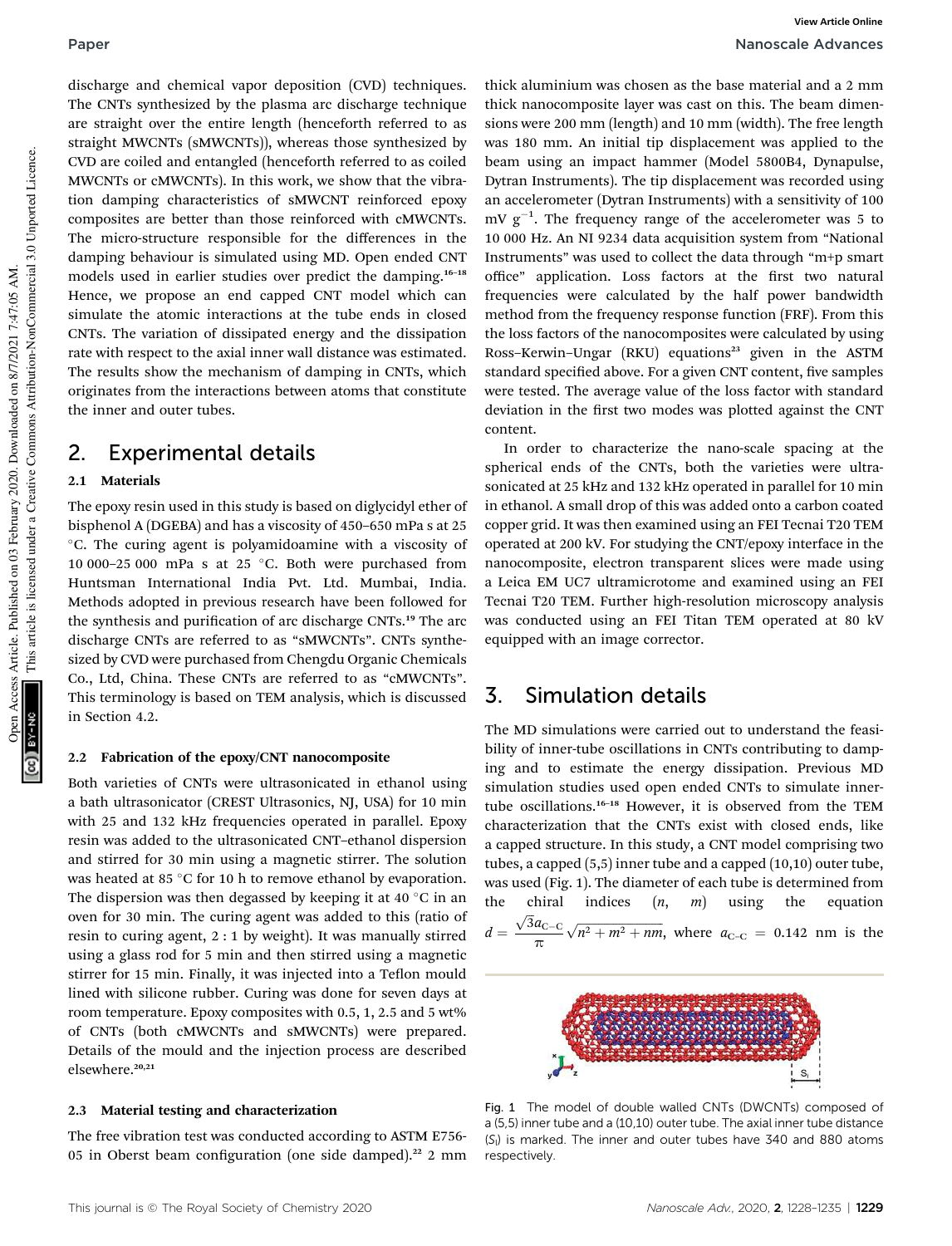carbon–carbon bond length in the graphene lattice. This set of chiral indices were selected since they result in an inner tube distance, along the radial direction, equal to 3.39 Å. It is close to the realistic value, *i.e.*,  $3.4 \text{ Å}$ , measured from the TEM images. The spacing between the tubes along the axial direction is termed the axial inner tube distance  $(S_1)$ . The  $S_1$  of the DWCNTs was varied from  $2.5$  to  $10 \text{ Å}$ .

The atomic interactions within a tube were described using adaptive inter-molecular reactive bond order (AIREBO) potential.<sup>24</sup> This many-body interaction potential can accurately predict the mechanical properties of CNTs as well as the elastic modulus of graphene.<sup>25-28</sup> The inter tube interactions in DWCNTs were described using Lennard–Jones (LJ) potential. The parameters used for this potential are  $\sigma_{C-C} = 3.3407 \text{ Å}, \varepsilon_{C-C}$  $= 0.286$  KJ mol<sup>-1</sup> and a cut off distance  $r_c = 15$  Å.<sup>29</sup> The system energy is minimized by using the conjugate gradient method. This is then equilibrated at 300 K in a canonical ensemble for 0.1 ns. The time step was 0.01 fs. The inner tube was set to oscillation when the outer tube was displaced along the axis towards the inner tube. Oscillations were performed in a microcanonical ensemble for 0.8 ns with a time step of 1 fs. The LAMMPS software package was used for all the calculations.<sup>30</sup>

## 4. Results and discussion

#### 4.1 Comparison of the damping behaviour of straight and coiled MWCNTs

The frequency response functions obtained for nanocomposites reinforced with straight and coiled MWCNTs are given in Fig. 2(a) and (b) respectively. Loss factors in mode 1  $(\eta_1)$  and mode 2  $(\eta_2)$  are calculated by using the procedure given in Section 2.1 and plotted against the CNT content (Fig. 2(c) and (d)). In both the modes, the nanocomposite with sMWCNTs exhibited the highest loss factor; with the increase of the sMWCNT content, the loss factor increases. In the case of cMWCNT reinforced nanocomposites, the loss factor decreases with the increase of the cMWCNT content. In the first mode, the nanocomposites reinforced with 2.5 wt% sMWCNTs exhibited the highest loss factor. It is around 45% higher than that of neat epoxy. In the second mode, the nanocomposites with 5 wt% sMWCNTs exhibited the highest loss factor. It is around 36.5% higher than that of neat epoxy.

The incorporation of an optimum content of CNTs increased the vibration damping of nanocomposites compared to that of neat epoxy. The trend in the increase is not identical for the two types of nanocomposites. A strong effect of the structure and morphology of CNTs on vibration damping is also observed. The microstructure of these CNTs needs to be analysed to determine the mechanism of vibration damping.

#### 4.2 Microstructure of CNTs

The bright field TEM images of CNTs synthesized by arc discharge and CVD techniques are shown in Fig. 3(a) and (c) respectively. The two varieties of CNTs have distinctly different microstructures. The arc discharge CNTs are straight over the entire length, whereas the CVD CNTs are individually coiled and mutually entangled with many bends and kinks along the length. Selected area electron diffraction (SAED) patterns shown in the inset of Fig.  $3(a)$  and (c) reveal similar reflections for both varieties of CNTs. The pristine nature of their surfaces has been



Fig. 2 Frequency response functions of epoxy reinforced with sMWCNTs (a) and cMWCNTs (b). Loss factors in mode 1 (c) and mode 2 (d) are calculated as given in Section 2.1 and plotted against the CNT content.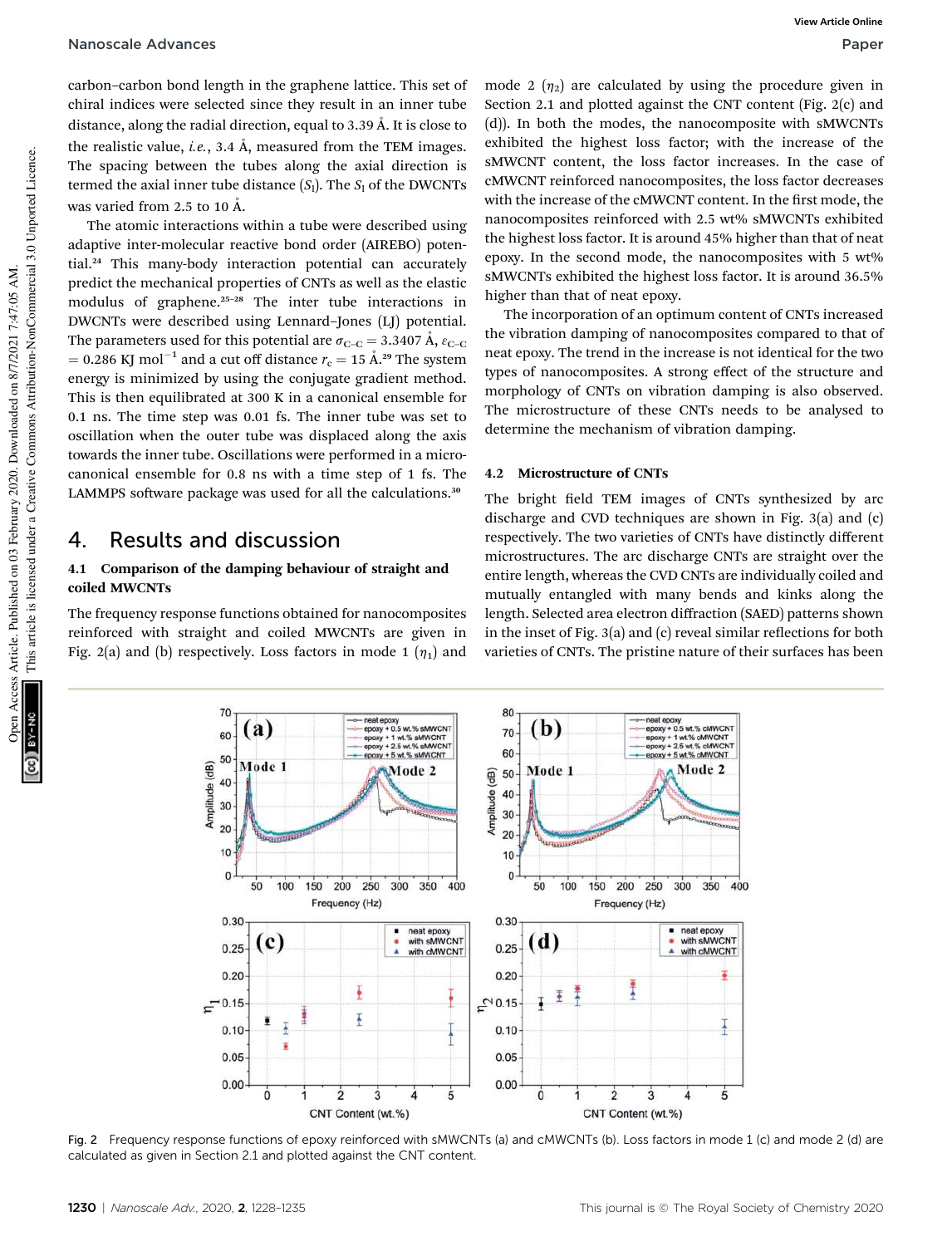

Fig. 3 Bright field TEM images of sMWCNTs (a) and cMWCNTs (c). The corresponding indexed SAED patterns are given as an inset in the respective images. EDS of sMWCNTs and cMWCNTs shown in (b) and (d) respectively reveals the pristine nature of their surfaces.

revealed by the energy dispersive X-ray spectra (EDS) of sMWCNTs and cMWCNTs, which are shown in Fig. 3(b) and (d) respectively. The peaks corresponding to copper are from the supporting copper grids and that corresponding to oxygen could be from copper oxide. The diameter of at least 100 CNTs in both the varieties was measured using ImageJ software from the bright field TEM images. The average diameters of sMWCNTs and cMWCNTs are 15.2  $\pm$  5.5 nm and 16.6  $\pm$  6 nm respectively. The average diameters of both varieties of CNTs are very close, within one standard deviation of each other.

#### 4.3 Molecular dynamics simulation of inner tube oscillation

From the free vibration test, a higher loss factor was obtained for nanocomposites with straight CNTs. The difference in the microstructure between the two types of nanocomposites was characterized by TEM. At a particular CNT content, the only difference between the two types of nanocomposites is in the structure and morphology of CNTs. Inner tube oscillation<sup>17,18,31,32</sup> is favoured by the structure of sMWCNTs. This is due to the uniform cross section over the entire length of this type of CNT (Fig. 4(a)), whereas the kinks and bends in the cross section of coiled CNTs (Fig. 4(b)) hinder the inner tube oscillation. The sMWCNTs are observed to have more number of inner tubes compared to the cMWCNTs, as visible from the TEM images shown in Fig. 4 (inner tubes are marked using white arrows). Also, the input stress in the free vibration test is around 100 times higher than the shear resistant to inner tube oscillation, which is 0.06 MPa (ref. 14) to 0.08 MPa.<sup>13,33</sup>

The inner tube was set to oscillation when the outer tube was displaced towards the inner tube by a few angstroms

which depends on the axial inner tube distance, *S*<sup>l</sup> . In the real case, this displacement was assumed to have resulted from the impact force during the free vibration test. At the epoxy– CNT interface, the synergistic effect of van der Waals forces, mechanical interlocking, thermal mismatch and Poisson's contraction results in high interfacial strength.<sup>34</sup> The reported values of interfacial strength are in the range of 70 to 100 MPa.35,36 Hence, the outer tube is coupled to the epoxy matrix through a continuous interface between the matrix and CNTs. The brightfield TEM images of single CNTs of both sMWCNTs and cMWCNTs dispersed in the epoxy matrix are shown in Fig. 5(a) and (b) respectively. High resolution images show the continuous interlocked epoxy–CNT interface. This indicates that, under the application of an external load, the response of the outer tube is coupled with the epoxy



Fig. 4 Bright field high resolution TEM images of sMWCNTs (a) and cMWCNTs (b). Four inner tubes are clearly visible (marked with white arrows) for the sMWCNTs. These tubes are straight over the entire length. The number of inner tubes visible for each of the cMWCNTs is one or two (marked with white arrows in (b)). They are bend and the cross section is not uniform along the length. The kinks and bends of cMWCNTs are marked with black arrows.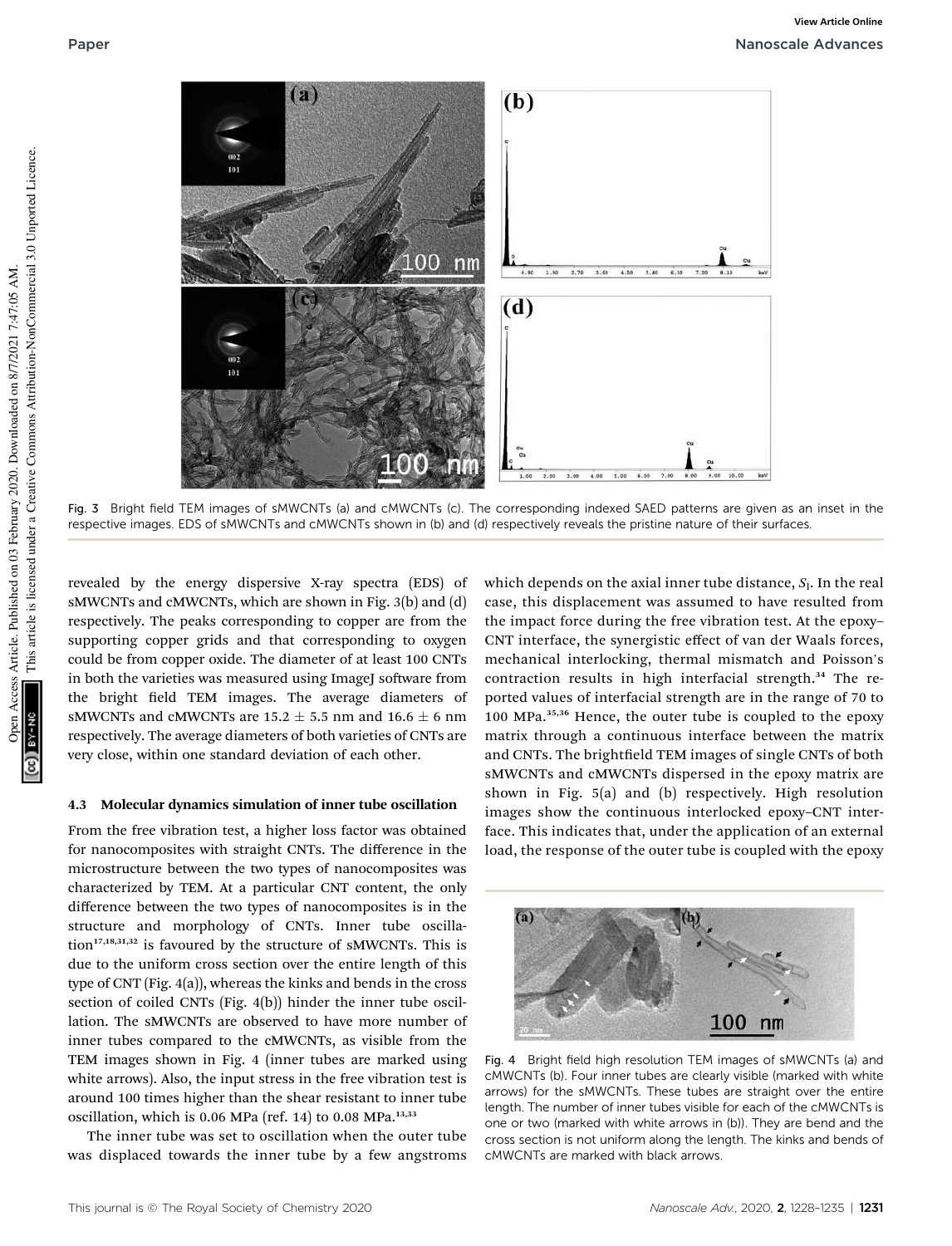

Fig. 5 High resolution bright field TEM images of nanocomposites reinforced with straight MWCNTs (a) and coiled MWCNTs (b) respectively. An individual CNT is spotted in both the cases to observe the interface. A continuous interlocked interface is observed in both nanocomposites.

matrix. However, the inner tubes show a delayed response because of their inertia. This disturbs the stability of the atomic configuration. As a result, the inner tubes oscillate.

One cycle of such oscillation of the inner tube is shown in Fig. 6. The time period of oscillation is observed to be 8 fs. The potential energy of the inner tube for a time interval of 0.8 ns is shown in Fig. 7.

4.3.1 Driving force for the inner tube oscillation. The inner tube oscillation is triggered when the naturally existing



Fig. 6 One cycle of oscillation of the inner tube.



Fig. 7 Variation of the potential energy of the inner tube for various axial inner tube distances,  $S_l = 2.5$ , 5, 7.5 and 10 Å.

configuration of MWCNTs is disturbed. The adjacent tubes try to minimize the potential energy, which acts as the driving force for the oscillation. In Fig. 8, the variation of potential energy with time for the DWCNT having  $S_1 = 10$  Å is shown. In this case, the oscillation starts at  $t = 0$  ns, which is marked as point A. This is a higher energy state, away from the equilibrium position. This state is achieved by displacing the outer tube towards the inner tube. The position of the carbon atoms at this point is shown in the inset figure A of Fig. 8. The time and potential energy at this point are also given below the respective inset figure.

In this, the atoms in the red colour are of the outer tube and in the blue colour are of the inner tube. The atoms in pale red and pale blue are of the outer and inner tubes but at the diametrically opposite end. The inner tube oscillation starts from point A and stops at point E. Three random points were shown in between the starting and ending of the inner tube oscillation. At point B, the atoms of the inner tube are exactly below the atoms of the outer tube, resulting in higher potential energy. Hence, the oscillation continues to minimize the energy. The potential energy at point C is lower than that at point E. However, the oscillation continued from point C. This is due to the momentum of the inner tubes at point C. It is observed that after 0.363 ns, *i.e.*, at point E, there is no considerable axial displacement for the inner tube. Even though the inner tube oscillation progressed through many lower energy states, the oscillation stops only when the momentum of the inner tube cannot overcome the van der Waals interaction between the tubes. The inner tube tries to minimize the energy further by rotation without a significant axial movement. As a result, a lower energy state, which is marked as point G in Fig. 8, is reached.

#### 4.4 Dissipated energy

The energy dissipated by inner tubes is estimated using

$$
\Delta E = E_{\text{Final}} - E_{\text{Initial}} \tag{1}
$$

where  $E_{\text{Final}}$  and  $E_{\text{Initial}}$  are the potential energies of the inner tube before and after the oscillation. These are the points corresponding to A and E in Fig. 8. Beyond point E, at which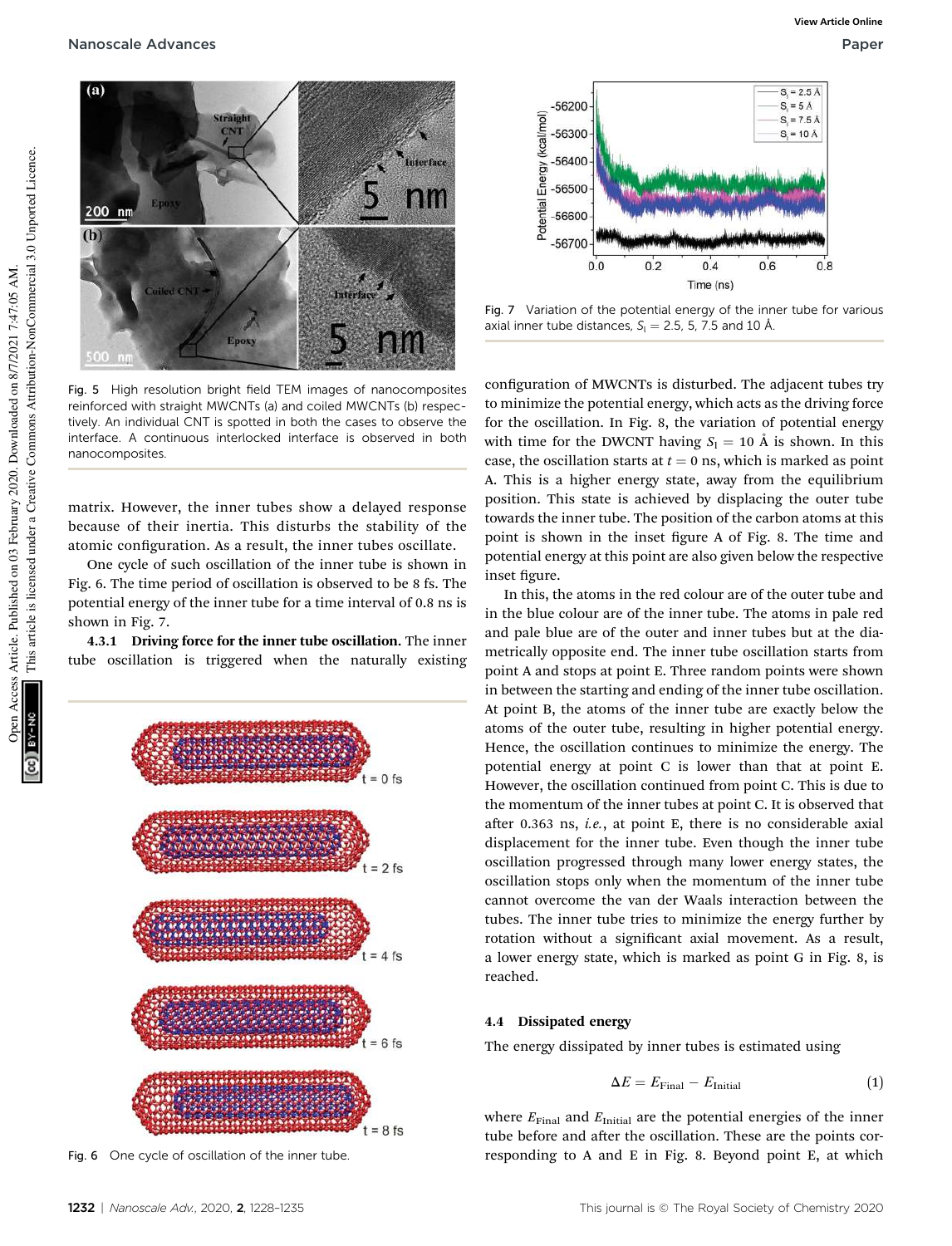

Fig. 8 Variation of potential energy with time during inner tube oscillation of DWCNTs with  $S_1 = 10 \text{ Å}$ . Corresponding atomic configurations at different times are shown in the inset marked as A to G. The corresponding time and potential energy (PE) are also given. The inner tube oscillation takes place from  $t = 0$  ns (point A) to  $t = 0.363$  ns (point E).

oscillation stops, the inner tube adjusts its position without any significant axial movement and occupies a lower energy state or local minima, *i.e.*, point G in Fig. 8. The energy dissipated for different *S*<sub>l</sub> is shown in Fig. 9. The energy dissipation rate, *i.e.*, *E*  $\Delta E/\Delta t$ , is also shown in Fig. 9. Here,  $\Delta E$  is given by eqn (1) and  $\Delta t$  is the time taken for inner tube oscillation, which is the time interval between points A and E in Fig. 8. It is found that the energy dissipated and energy dissipation rate increase significantly from  $S_1 = 2.5 \text{ Å}$  to  $S_1 = 5 \text{ Å}$ . A small increase is only observed beyond  $S_1 = 5$  Å. Since the energy dissipated is independent of the sliding distance it may be concluded that the contributions from inter-tube frictional energy loss to the damping is negligible. This study also indicates that the contributions to the observed damping have their origins in the interaction energy between atoms that constitute the inner and outer tubes. The energy dissipation rate decreases slightly for *S*<sup>l</sup>  $=$  10 Å from that of  $S_1 = 7.5$  Å due to the increased oscillation time.

The present study explored interface derived damping, a type of energy dissipation mechanism in which the energy dissipation occurs due to the sliding of available interfaces.<sup>37</sup> In MWCNTs, there are interfaces within each CNT. These tubes act individually and hence are free to slide inside each other.<sup>11</sup> From the loss factor calculated by the free vibration damping test, it is observed that the sMWCNTs are a better reinforcement



Fig. 9 The variation of energy dissipated and the energy dissipation rate in a DWCNT with different axial inner tube distances, S<sub>l</sub>, obtained from MD simulations.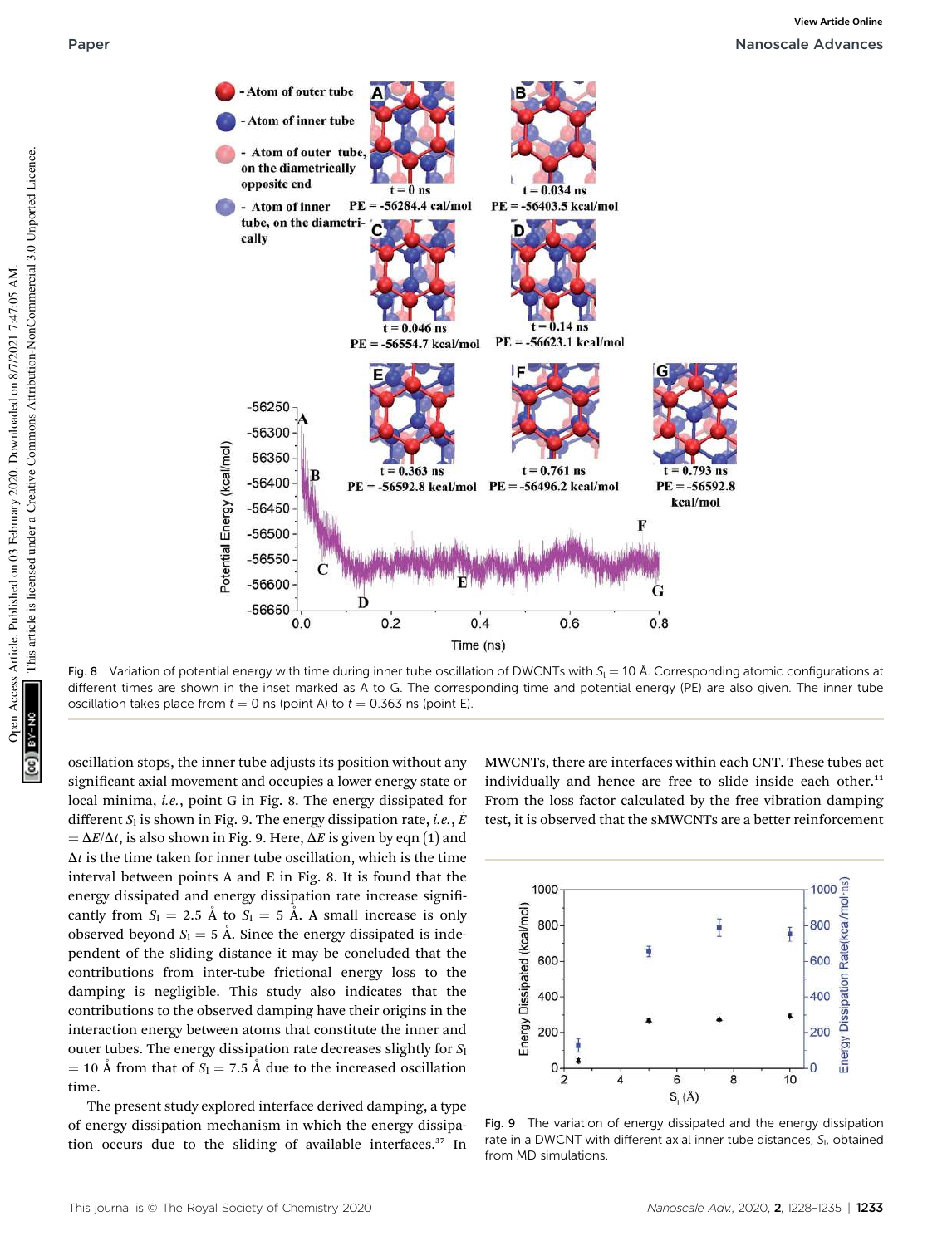for damping applications than cMWCNTs. From the MD simulation, significant energy dissipation is observed during the inner tube oscillation in a DWCNT. A proportional increase in the dissipated energy can be expected as the number of inner tubes increases.

## 5. Conclusions

In this work, epoxy resin reinforced with straight and coiled MWCNTs was prepared and subjected to free vibration tests in order to understand the contributions of the microstructure to the vibration damping behaviour. It is observed that the nanocomposites with straight MWCNTs have a higher loss factor compared to those with coiled MWCNTs in the first and second modes. The loss factor increases with increasing concentration of straight CNTs, whereas it levels off with increasing coiled CNT content. The higher damping observed in the case of composites with straight MWCNTs is attributed to the inner tube oscillations. A higher number of inner tubes are observed in the case of straight MWCNTs and inner tube oscillation is favoured in the case of straight MWCNTs due to the uniform cross section over the entire length. However, in the case of coiled MWCNTs, due to the kinks and bends the free sliding oscillations of the inner tubes are hindered. Molecular dynamics (MD) simulations carried out on DWCNTs are used to explain the energy dissipation originating from the inner tube oscillations. The driving force for the oscillation is the minimization of the interaction potential of the inner tubes. The dissipated energy and the rate of dissipation increased significantly when the axial inner tube distance is increased from  $S_1 =$ 2.5 Å to 5 Å. However, the energy dissipation rate decreased beyond  $S_1 = 7.5$  Å, resulting from the increased time of inner tube oscillation.

## Conflicts of interest

There are no conflicts to declare.

## Acknowledgements

The authors gratefully acknowledge the Materials Science Division of the Naval Physical and Oceanographic Laboratory, Cochin, India for the technical discussions and suggestions and the Naval Research Board (NRB) of the Government of India for the financial support.

## References

- 1 R. Chandra, S. Singh and K. Gupta, Damping studies in fiberreinforced composites–a review, *Compos. Struct.*, 1999, 46(1), 41–51.
- 2 M. Kireitseu, D. Hui and G. Tomlinson, Advanced shockresistant and vibration damping of nanoparticle-reinforced composite material, *Composites, Part B*, 2008, 39, 128–138.
- 3 D. D. L. Chung, Review: Materials for vibration damping, *J. Mater. Sci.*, 2001, 36(24), 5733–5737.
- 4 S. W. Hudnut and D. Chung, Use of submicron diameter carbon filaments for reinforcement between continuous carbon fiber layers in a polymer-matrix composite, *Carbon*, 1995, 33(11), 1627–1631.
- 5 R. Johnson, J. Tang and R. Pitchumani, Characterization of damping in carbon nanotube filled fiberglass reinforced thermosetting-matrix composites, *J. Mater. Sci.*, 2011, 46(13), 4545–4554.
- 6 J. Wang, C. H. Lee and Y. K. Yap, Recent advancements in boron nitride nanotubes, *Nanoscale*, 2010, 2(10), 2028–2034.
- 7 R. Agrawal, A. Nieto, H. Chen, M. Mora and A. Agarwal, Nanoscale damping characteristics of boron nitride nanotubes and carbon nanotubes reinforced polymer composites, *ACS Appl. Mater. Interfaces*, 2013, 5(22), 12052– 12057.
- 8 H. Rajoria and N. Jalili, Passive vibration damping enhancement using carbon nanotube-epoxy reinforced composites, *Compos. Sci. Technol.*, 2005, 65(14), 2079–2093.
- 9 H. Jiang, M. F. Yu, B. Liu and Y. Huang, Intrinsic energy loss mechanisms in a cantilevered carbon nanotube beam oscillator, *Phys. Rev. Lett.*, 2004, 93(18), 185501.
- 10 A. Fennimore, T. Yuzvinsky, W. Q. Han, M. Fuhrer, J. Cumings and A. Zettl, Rotational actuators based on carbon nanotubes, *Nature*, 2003, 424(6947), 408.
- 11 J. Cumings and A. Zettl, Low-friction nanoscale linear bearing realized from multi-wall carbon nanotubes, *Science*, 2000, 289(5479), 602–604.
- 12 A. N. Kolmogorov and V. H. Crespi, Smoothest bearings: interlayer sliding in multiwalled carbon nanotubes, *Phys. Rev. Lett.*, 2000, 85(22), 4727.
- 13 Q. Zheng and Q. Jiang, Multiwalled carbon nanotubes as gigahertz oscillators, *Phys. Rev. Lett.*, 2002, 88(4), 045503.
- 14 J. L. Rivera, C. McCabe and P. T. Cummings, Oscillatory behaviour of double-walled nanotubes under extension: a simple nanoscale damped spring, *Nano Lett.*, 2003, 3(8), 1001–1005.
- 15 J. Sumfleth, K. Prehn, M. H. Wichmann, S. Wedekind and K. Schulte, A comparative study of the electrical and mechanical properties of epoxy nanocomposites reinforced by cvd-and arc-grown multi-wall carbon nanotubes, *Compos. Sci. Technol.*, 2010, 70(1), 173–180.
- 16 M. V. Prasad and B. Bhattacharya, Molecular dynamics simulations of carbon nanotube based oscillators having topological defects, *Int. J. Nanosci.*, 2011, 10(01n02), 355– 359.
- 17 P. Tangney, S. G. Louie and M. L. Cohen, Dynamic sliding friction between concentric carbon nanotubes, *Phys. Rev. Lett.*, 2004, 93(6), 065503.
- 18 W. Guo, Y. Guo, H. Gao, Q. Zheng and W. Zhong, Energy dissipation in giga-hertz oscillators from multiwalled carbon nanotubes, *Phys. Rev. Lett.*, 2003, 91(12), 125501.
- 19 A. J. Berkmans, S. Ramakrishnan, G. Jain and P. Haridoss, Aligning carbon nanotubes, synthesized using the arc discharge technique, during and after synthesis, *Carbon*, 2013, 55, 185–195.
- 20 A. Joy, S. Varughese, S. Shanmugam and P. Haridoss, Multiwalled carbon nanotube reinforced epoxy